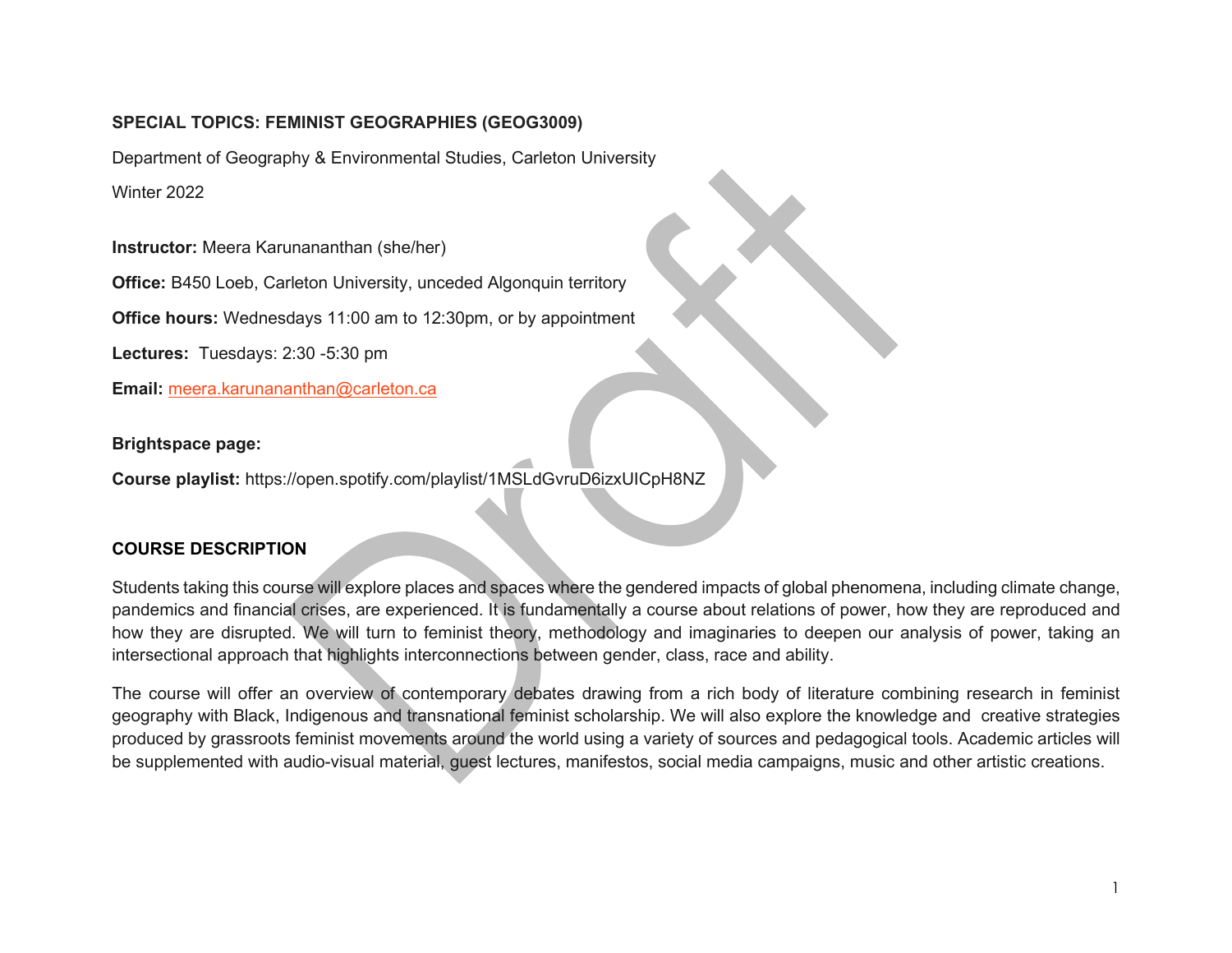### **CLASS FORMAT AND MATERIALS**

The course meets once weekly in-person over a 3-hour time slot. This is a discussion-based course that relies heavily on the participation of students. I have assigned required material for each topic. We will review the list of topics together in the first class and I will finalize shortly thereafter, based on your input.

You are required to select one or more additional item from the supplementary list. You may propose your own supplementary material for each topic based on your personal interests and goals. You will identify your choices of supplementary material in your personalized course plan to be submitted in third week of class (see assignment 1 below).

I encourage you to use the Brightspace discussion board to interact with one another rather than reading the material in isolation. I will monitor the discussion board and may adjust course content and format according to the feedback you provide.

We will use a study journal to engage reflexively with the material. You will use the journal to write your reflections on studied material and seminar discussions, sketch out ideas, and make note of your questions. You are expected to bring the journal to class each week as we will also use it for in-class exercises. You will submit a digitized sample of journal content, which will be evaluated for 25% of your grade.

All course materials are available online free of charge. The syllabus and additional information and materials for the course will be posted on the Brightspace system. You must access your Brightspace account by going to: [https://birghtspace.carleton.ca](https://birghtspace.carleton.ca/)

\*Note that the lecture topics and course materials are subject to change at the discretion of the instructor. Students are expected to consult Brightspace to check for any new announcement.

### **LEARNING OUTCOMES:**

In this course, students will:

- Understand how gendered social processes are linked to space, place and scale
- Conceptualize the links between race, class and gender
- Critically analyze academic literature, contemporary debates and art through a feminist, intersectional lens
- Gain an overview of diverse forms of feminist pedagogies
- Explore and learn to actualize their own goals and strategies as feminist researchers and/or practitioners
- Practice feminist reflexivity and self-reflexivity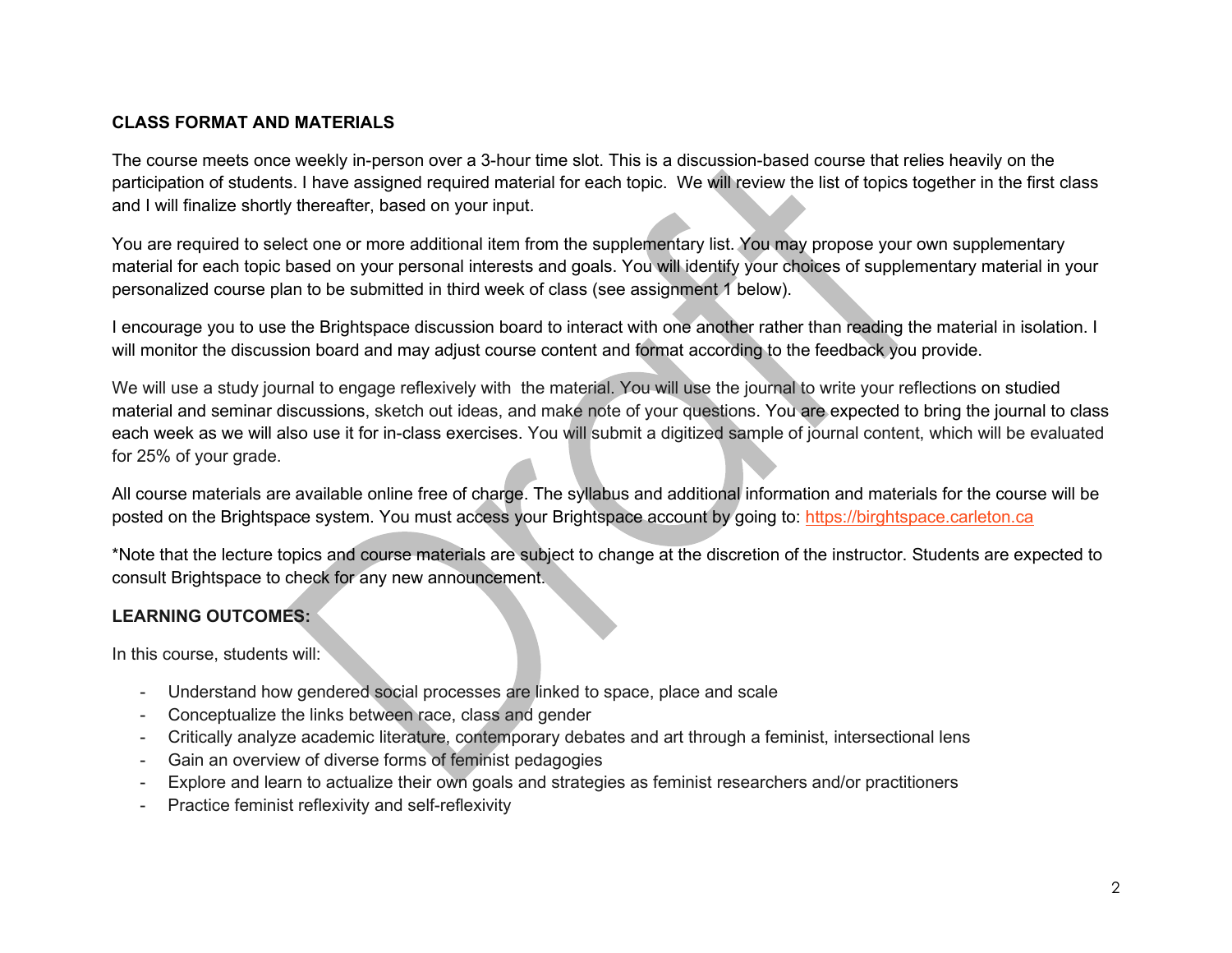## **EVALUATION AND ASSIGNMENTS**

| <b>Component</b>                                                              | <b>Details</b>                                                                                                                                                                                                                                                | <b>Important dates</b>                                                   | % of final grade |
|-------------------------------------------------------------------------------|---------------------------------------------------------------------------------------------------------------------------------------------------------------------------------------------------------------------------------------------------------------|--------------------------------------------------------------------------|------------------|
| <b>Class</b><br>participation                                                 | Show up to class prepared to discuss assigned material.                                                                                                                                                                                                       | Based on entire<br>term                                                  | 15%              |
| Study plan:<br>Your goals for<br>the course and<br>personalized<br>study plan | You will create a customized study plan that includes the<br>following components:<br>1) You and your goals for the course<br>2) Your positionality/how you are situated as a<br>researcher<br>3) Your customized list of supplementary readings.             | Due Jan 25                                                               | 15%              |
| <b>Reading</b><br><b>Reflection</b>                                           | Sign up for one topic on Brightspace. Present your<br>reflections on assigned materials in 750 words.                                                                                                                                                         | Due at the<br>beginning of class<br>on the day of the<br>assigned topic. | 15%              |
| <b>Class</b><br>presentation of<br>reading<br>reflection                      | Share your reading reflection in a 10-15 minute<br>presentation.                                                                                                                                                                                              | In class on the day<br>of the assigned<br>topic                          | 10%              |
| <b>Reflexive study</b><br>journal                                             | You will use a study journal to write your reflections,<br>sketch out ideas and make notes of questions on studied<br>material and class discussions.<br>You are expected to bring your journals to class as we will<br>also use them for in-class exercises. | Due at the<br>beginning of class<br>on March 15                          | 20%              |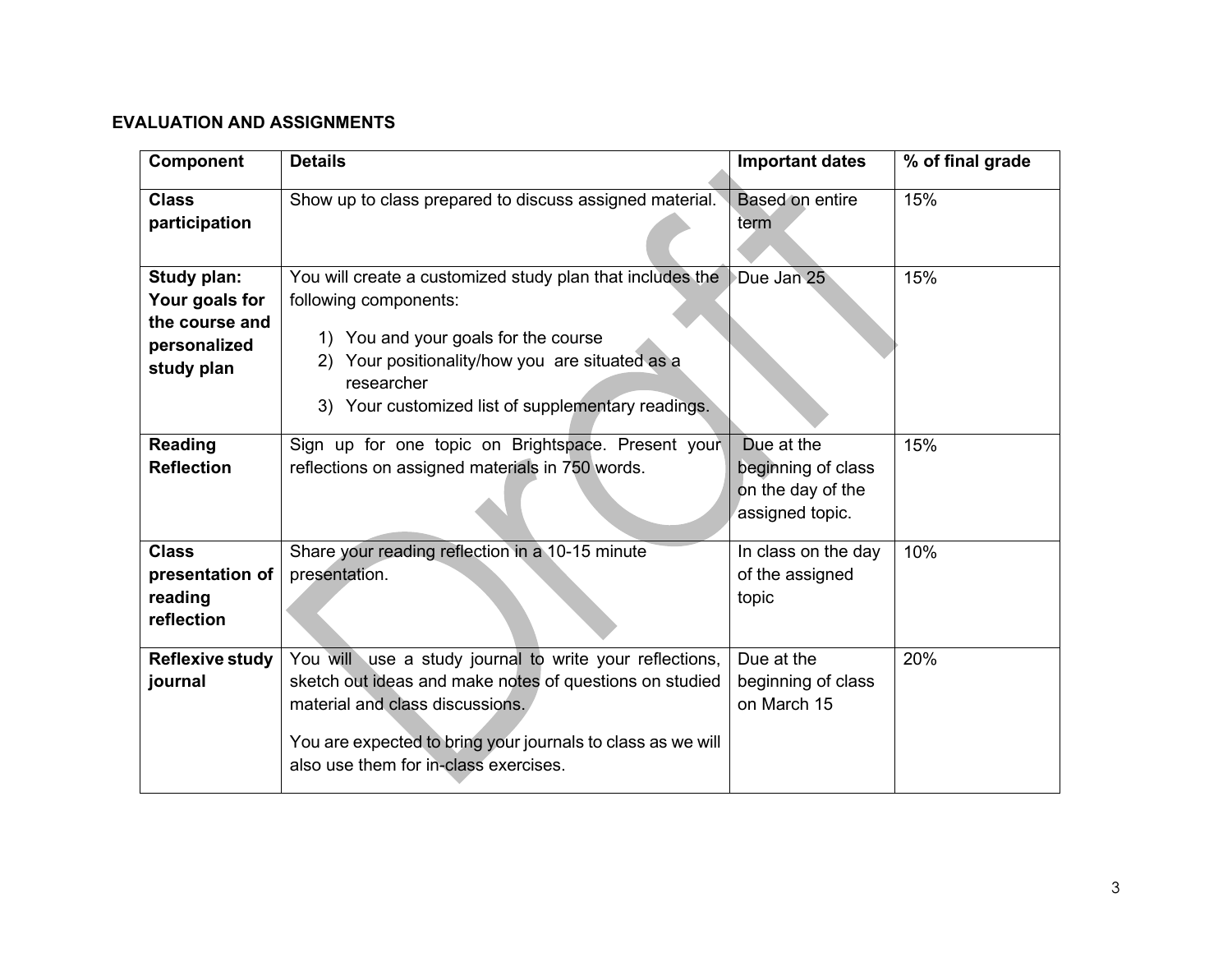| <b>Final project</b> | You will choose a final project that helps you synthesize                                                                                                                                                                                                                                                                                                                                                                                                               | Project proposals                                        | 25% |
|----------------------|-------------------------------------------------------------------------------------------------------------------------------------------------------------------------------------------------------------------------------------------------------------------------------------------------------------------------------------------------------------------------------------------------------------------------------------------------------------------------|----------------------------------------------------------|-----|
|                      | or put in to practice what you have learned in class from                                                                                                                                                                                                                                                                                                                                                                                                               | to be discussed on                                       |     |
|                      | the following options.                                                                                                                                                                                                                                                                                                                                                                                                                                                  | March 8.                                                 |     |
|                      | 1) Create an annotated bibliography on a relevant<br>topic of your choice<br>2) Organize a feminist action or create a detailed<br>plan for one. (There may be opportunities to<br>collaborate with a feminist organization.)<br>3) Create a popular educational tool to engage a<br>particular audience (your neighbouhood, friends)<br>and family, your fellow students, members of a<br>religious or community organization you are part<br>of) on a selected topic. | Projects due at the<br>beginning of class<br>on April 5. |     |

Further details regarding the assignments will be posted on Brightspace.

# **COURSE PLAN AND STUDY MATERIAL**

| <b>Date</b> | In Class                             | <b>Before class</b>                                                                                  |                                                                                                                                    |                                | <b>Assignments</b>                          |
|-------------|--------------------------------------|------------------------------------------------------------------------------------------------------|------------------------------------------------------------------------------------------------------------------------------------|--------------------------------|---------------------------------------------|
|             | <b>Discussion topics</b>             | <b>Required</b>                                                                                      | <b>Supplementary</b><br>(choose at least one piece<br>from this list or add your own<br>supplement<br>required<br>to<br>material.) | Recommended<br>musical pairing |                                             |
| Week 1      | Introductions and<br>course overview | Bondi, Liz and Davidson,<br>Joyce (2005). Situating<br>Gender. In Nelson, L &<br>Seager, J. (Eds). A |                                                                                                                                    |                                | Assignments<br>and evaluation<br>explained. |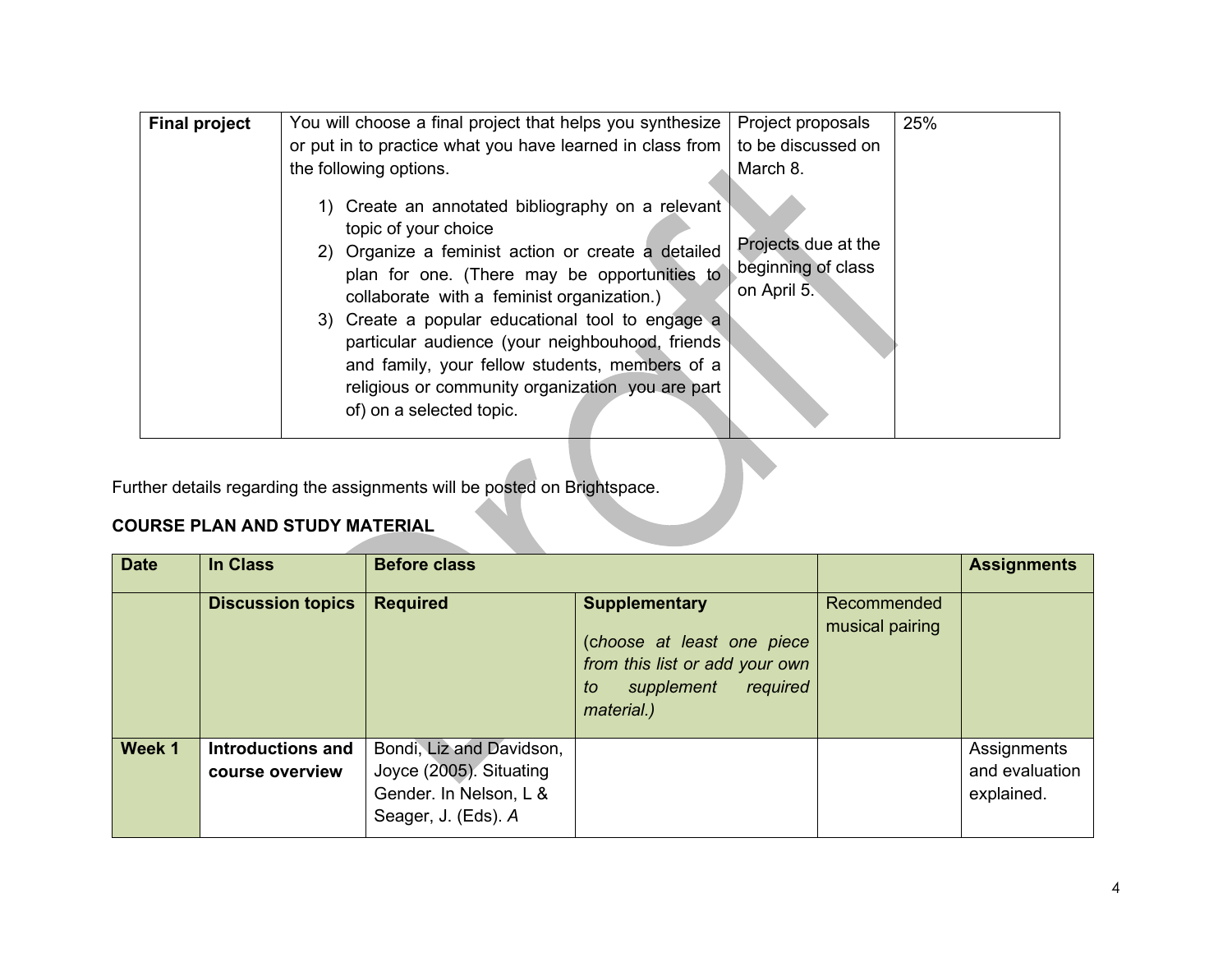| <b>Jan 11</b>                  |                                                                                 | <b>Companion to Feminist</b><br>Geography.<br>Malden, MA; Oxford:<br>Blackwell Pub. P.15-31                          |                                                                                                                                                                                                                                                                                                                                    | The Capitalist<br>Blue, Leyla<br>McCalla<br>Racist, Sexist<br>Boy, the Linda<br>Lindas |                    |
|--------------------------------|---------------------------------------------------------------------------------|----------------------------------------------------------------------------------------------------------------------|------------------------------------------------------------------------------------------------------------------------------------------------------------------------------------------------------------------------------------------------------------------------------------------------------------------------------------|----------------------------------------------------------------------------------------|--------------------|
| Week 2<br><b>Jan 18</b>        | The critique of<br>liberal feminism<br><b>Feminism and</b><br>intersectionality | Feminism for the 99%: A<br>Manifesto. Verso Books.<br>p.1-56                                                         | POETRY: Lorde, Audre<br>(1973) Who Said It Was<br>Simple.https://www.poetryfou<br>ndation.org/poems/42587/wh<br>o-said-it-was-simple<br>LECTURE: Davis, Angela<br>(2019). Frameworks for<br>Radical feminism (50 mins +<br>Q&A<br>https://www.youtube.com/wat<br>ch?v=il28lrXGeOc                                                  |                                                                                        |                    |
| Week 3<br><b>January</b><br>25 | <b>Social</b><br>reproduction<br>and relations of<br>care                       | Katz, C. (2001).<br>Vagabond capitalism and<br>the necessity of social<br>reproduction. Antipode,<br>33(4), 709-728. | <b>ANIMATION: Yellowhead</b><br>Institute (2021) Lily's Story.<br>Narrated by Lily from Super<br><b>Duper Strong Medicine</b><br>Moose Man First Nation.<br>(2min 24)<br>https://www.youtube.com/wat<br>ch?v=jisBtpbct6l<br>LECTURE: Federici, Sylvia<br>(2019). Women,<br>Reproduction and the<br>Construction of the<br>Commons. | Revolutionary<br>love, Ani<br><b>DiFranco</b><br>Maman, Leyla<br><b>McCalla</b>        | Study plan<br>due. |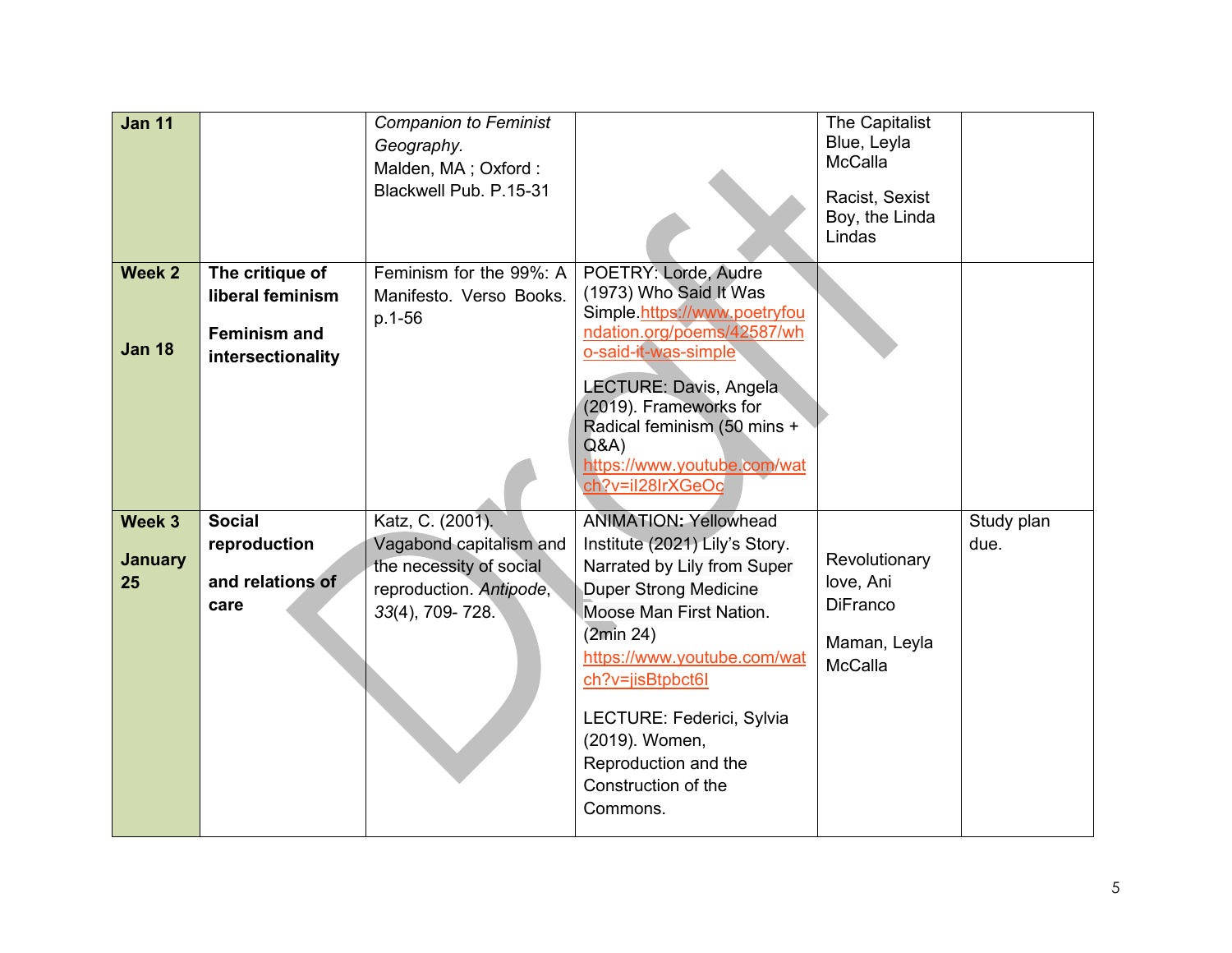|  | https://www.artandeducation.   |  |
|--|--------------------------------|--|
|  | net/classroom/video/66075/sil  |  |
|  | via-federici-women-            |  |
|  | reproduction-and-the-          |  |
|  |                                |  |
|  | construction-of-commons        |  |
|  |                                |  |
|  | (5:15 min mark to 48 min       |  |
|  | mark)                          |  |
|  |                                |  |
|  | Wages for Housework and        |  |
|  | social reproduction: a         |  |
|  | microsyllabus.                 |  |
|  | https://www.radicalhistoryrevi |  |
|  | ew.org/abusablepast/wages-     |  |
|  | for-housework-and-social-      |  |
|  | reproduction-a-                |  |
|  | microsyllabus/?fbclid=lwAR1    |  |
|  | cctVo8-                        |  |
|  | Lu0NbHJJIDiOxHO4 UHHzz3        |  |
|  |                                |  |
|  | eRyS1HTHmHGxV34BRsw-           |  |
|  | Efeol <sub>0</sub>             |  |
|  |                                |  |
|  | <b>ORGANIZING</b>              |  |
|  |                                |  |
|  | Food not Bombs:                |  |
|  | http://coat.ncf.ca/our_magazi  |  |
|  | ne/links/issue42/articles/food |  |
|  | not bombs.htm                  |  |
|  |                                |  |
|  | Ottawa chapter of Food not     |  |
|  | <b>Bombs</b>                   |  |
|  |                                |  |
|  | https://leveller.ca/2021/03/wh |  |
|  | ere-the-grassroots-meet-the-   |  |
|  | streets-new-movements-to-      |  |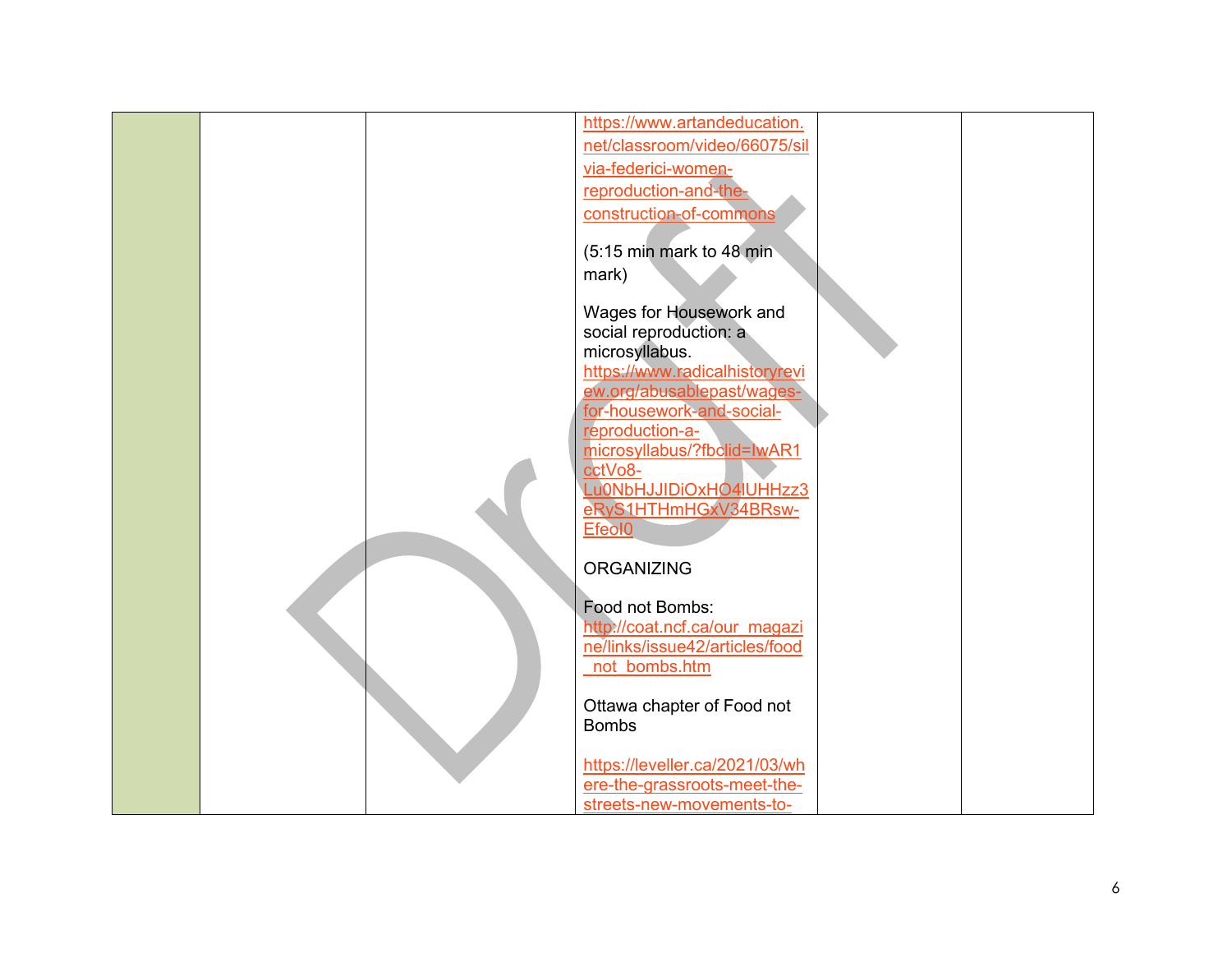| Week 4<br>Feb <sub>1</sub> | <b>Transnational</b><br>solidarity and<br>gendered<br>subjects of global<br>capitalism | Nagar, Richa et al (2002).<br>Locating<br>Globalization:<br>Feminist re(readings) of<br>the subjects and spaces<br>of<br>globalization.<br>Economic<br>Geography.<br>Vol. 78, no.3, p.257-284.<br>Guest speaker: Migrant<br><b>Worker Alliance for</b><br>Change, TBC | support-ottawas-homeless-<br>population/<br>Mohanty Talpade, Chandra.<br>Cartographies<br>((2003).<br>of<br>Struggle: Third World Women<br>and the Politics of Feminism.<br>Feminism without borders:<br>Decolonizing<br>theory,<br>practicing solidarity. Duke<br>University Press. pp.43-84<br><b>ORGANIZING</b><br><b>Maquilla Solidarity Network:</b><br>https://www.maquilasolidarity.<br>org | Woman in color,<br>Raye Zaragoza<br>Que me<br>devuelven la<br>Tierra, La<br>Muchacha<br>Antipatriarca,<br>Ana Tijoux               |                                |
|----------------------------|----------------------------------------------------------------------------------------|-----------------------------------------------------------------------------------------------------------------------------------------------------------------------------------------------------------------------------------------------------------------------|----------------------------------------------------------------------------------------------------------------------------------------------------------------------------------------------------------------------------------------------------------------------------------------------------------------------------------------------------------------------------------------------------|------------------------------------------------------------------------------------------------------------------------------------|--------------------------------|
| Week 5<br>Feb 8            | Indigenous<br>feminist<br>geographies                                                  | Betasamosake Simpson,<br>Leanne. (2018). Centring<br>resurgence: Taking on<br>colonial gender violence<br>in Indigenous nation<br>building. In Anderson,<br>Kim et al. (Eds)<br>Keetasahnak/Our<br><b>Missing and Murdered</b><br><b>Indigenous Sisters.</b>          | <b>Toronto Abolition</b><br>Convergence. (May 2020).<br>An Indigenous abolitionist<br>study guide:<br>https://yellowheadinstitute.org<br>/2020/08/10/an-indigenous-<br>abolitionist-study-group-<br>guide/<br>Fortier, Craig And Hon-Sing<br>Wong, Edward. (2018). The<br>settler colonialism of social                                                                                            | Fight for the<br>Rights, Kelly<br>Fraser<br>Sisters,<br><b>HalluciNation</b><br>and Northern<br>Voice<br>Sedna,<br>Kelly<br>Fraser | Final<br>project<br>explained. |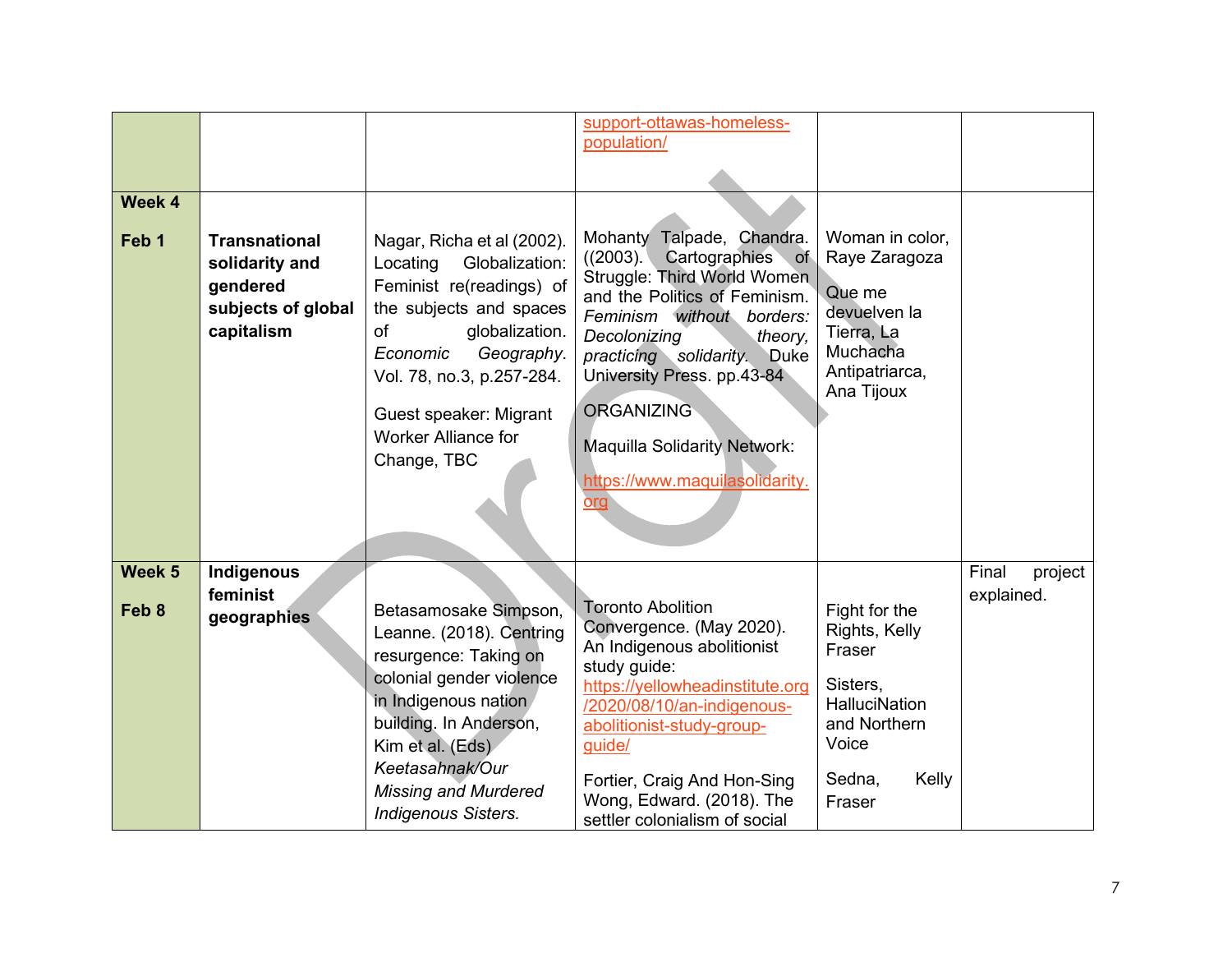|  | University of Alberta | work. Settler Colonial                                                                                                                                                                                                                                                                                                                                                                                                                                                                                                                                                                                                                                                                                                                                           |  |
|--|-----------------------|------------------------------------------------------------------------------------------------------------------------------------------------------------------------------------------------------------------------------------------------------------------------------------------------------------------------------------------------------------------------------------------------------------------------------------------------------------------------------------------------------------------------------------------------------------------------------------------------------------------------------------------------------------------------------------------------------------------------------------------------------------------|--|
|  | Press, p. 215-239.    | Studies.                                                                                                                                                                                                                                                                                                                                                                                                                                                                                                                                                                                                                                                                                                                                                         |  |
|  |                       | National Inquiry into Missing<br>and Murdered Indigenous<br>Women and Girls. (2019).<br><b>Reclaiming Power and Place:</b><br>The Final Report of the<br><b>National Inquiry into Missing</b><br>and Murdered Indigenous<br>Women and Girls. Download<br>at: https://www.mmiwg-<br>ffada.ca<br>WEBINAR: Ecohawk, Abigail<br>and Spammer, B.J. (June 5,<br>2019). Decolonizing data:<br><b>Strengthening community</b><br>voices to take action for<br>missing relatives. (1:06:25)<br>https://www.uihi.org/resource<br>s/decolonizing-data-<br>strengthening-community-<br>voices-to-take-action-for-our-<br>missing-relatives/<br><b>ORGANIZING:</b><br>MMIWG2S Program of the<br><b>Native Justice Coalition:</b><br>https://www.nativejustice.org/<br>mmiwg2s |  |
|  |                       |                                                                                                                                                                                                                                                                                                                                                                                                                                                                                                                                                                                                                                                                                                                                                                  |  |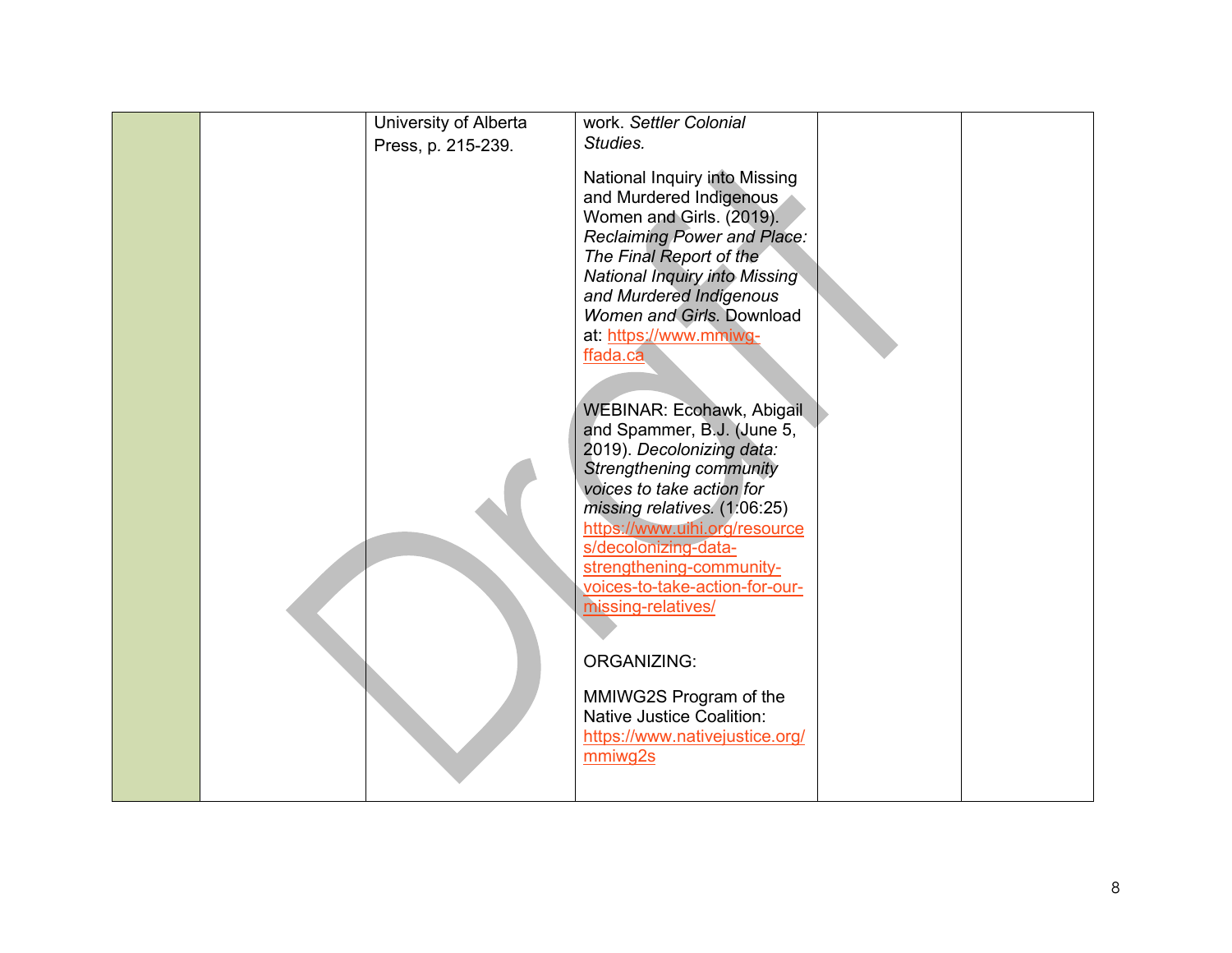| Week 6<br><b>Feb 15</b><br><b>Feb</b><br>22 | <b>Black feminist</b><br>geographies<br><b>No class</b> | Maynard, Robyn. (2019).<br><b>Black life and death</b><br>across the U.S.-Canada<br>vorder: Border violence,<br>black fugitive belonging<br>and a Turtle Island view<br>of Black liberation.<br>Critical ethnic studies,<br>Vol.5 (1-2), p.124-151<br>McKittrick, Katherine<br>(2006). Introduction:<br>Geographic Stories. In<br><b>Demonic Grounds: Black</b><br>Women and<br>Cartographies of<br>Struggle. University of<br>Minnesota Press, p. 10-<br>33. | The Combahee River<br>Collective statement (1997):<br>https://americanstudies.yale.<br>edu/sites/default/files/files/Ke<br>vword%20Coalition Reading<br>s.pdf<br>Incite (2001) Statement on<br>Gender Violence and the<br><b>Prison Industrial Complex:</b><br>https://incite-<br>national.org/incite-critical-<br>resistance-statement.<br><b>ORGANIZING:</b><br>Justice for<br>Abdirahman(Ottawa):http://w<br>ww.justiceforabdirahman.ca | Ain't got no,<br>Nina Simone<br>Prove it on me<br>Blues, Ma<br>Rainey<br>La linea, Lila<br><b>Downs</b> |  |
|---------------------------------------------|---------------------------------------------------------|---------------------------------------------------------------------------------------------------------------------------------------------------------------------------------------------------------------------------------------------------------------------------------------------------------------------------------------------------------------------------------------------------------------------------------------------------------------|--------------------------------------------------------------------------------------------------------------------------------------------------------------------------------------------------------------------------------------------------------------------------------------------------------------------------------------------------------------------------------------------------------------------------------------------|---------------------------------------------------------------------------------------------------------|--|
| <b>Reading</b><br>week                      |                                                         |                                                                                                                                                                                                                                                                                                                                                                                                                                                               |                                                                                                                                                                                                                                                                                                                                                                                                                                            |                                                                                                         |  |
| Week 7                                      | <b>Feminist</b><br>Research: Co-                        | Benson, Koni<br>(2021) Crossroads: I live                                                                                                                                                                                                                                                                                                                                                                                                                     |                                                                                                                                                                                                                                                                                                                                                                                                                                            | Khawuleza,<br>Miriam Makeba                                                                             |  |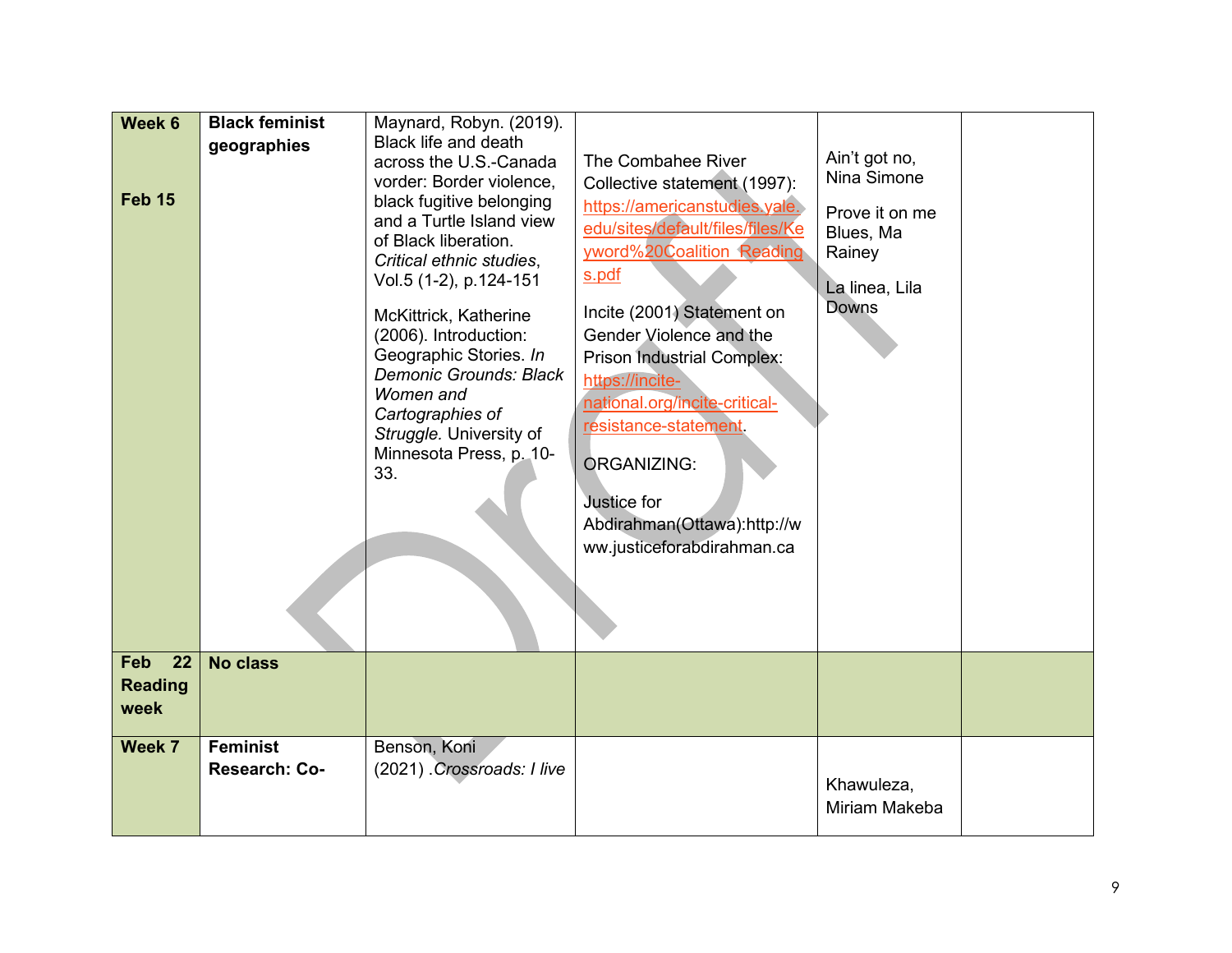| March1                       | production of<br>knowledge<br><b>Histories from</b><br>below       | where I like: a graphic<br>history.<br><b>Guest lecture: Koni</b><br><b>Benson, University of</b><br><b>Western Cape.</b>                                                                                                                                                                                                                                                                                                |                                                                                                                                                                                                                                                        |                                                                                                                                              |                                                                                   |
|------------------------------|--------------------------------------------------------------------|--------------------------------------------------------------------------------------------------------------------------------------------------------------------------------------------------------------------------------------------------------------------------------------------------------------------------------------------------------------------------------------------------------------------------|--------------------------------------------------------------------------------------------------------------------------------------------------------------------------------------------------------------------------------------------------------|----------------------------------------------------------------------------------------------------------------------------------------------|-----------------------------------------------------------------------------------|
| Week 8<br><b>March 8</b>     | <b>Women's strike</b><br><b>Creative feminist</b><br>resistance    | Gago, Verónica (2020).<br>#WeStrike: Toward a<br>political theory of the<br>feminist strike. In<br>Feminist international:<br>How to change<br>everything. Verso books.<br>p. 9-55.<br>Anania, Billy. (November<br>15, 2021). Ecofeminist<br>art collective protests UN<br>climate summit with<br>textiles. Hyperallergic.<br>https://hyperallergic.com/<br>688986/zurciendo-el-<br>planeta-un-climate-<br>change-cop26/ | WEBINAR: Agosin, Marjorie<br>(n.d.) The Arpilleras of Chile.<br>$(10:43 \text{ mins})$ .<br>https://www.facinghistory.org/<br>resource-<br>library/video/arpilleras-chile-<br>marjorie-agosin                                                          | <b>El Violador Eres</b><br>Tu.<br><b>Bread and</b><br>Roses, Alana<br>Amram and<br>Abigail<br>Chapman<br>Fight like a girl,<br>Raye Zaragoza | Final<br>project<br>proposals to be<br>shared<br>and<br>discussed<br>in<br>class. |
| Week 9<br><b>March</b><br>15 | <b>Sexual politics</b><br>and the<br>movement to<br>abolish family | O'Brien, ME. (2020). To<br>Abolish the Family: The<br><b>Working-Class Family</b><br>and Gender Liberation in<br><b>Capitalist Development.</b><br>Mo.5, pp.361-417                                                                                                                                                                                                                                                      | Silverstein, Sophie. (24, April,<br>2020). Family abolition isn't<br>about ending live and care.<br>It's about extending it to<br>everyone. Open Democracy.<br>https://www.opendemocracy.<br>net/en/oureconomy/family-<br>abolition-isnt-about-ending- | No soy de aquí,<br>no soy de alla,<br>Chavela Vargas                                                                                         |                                                                                   |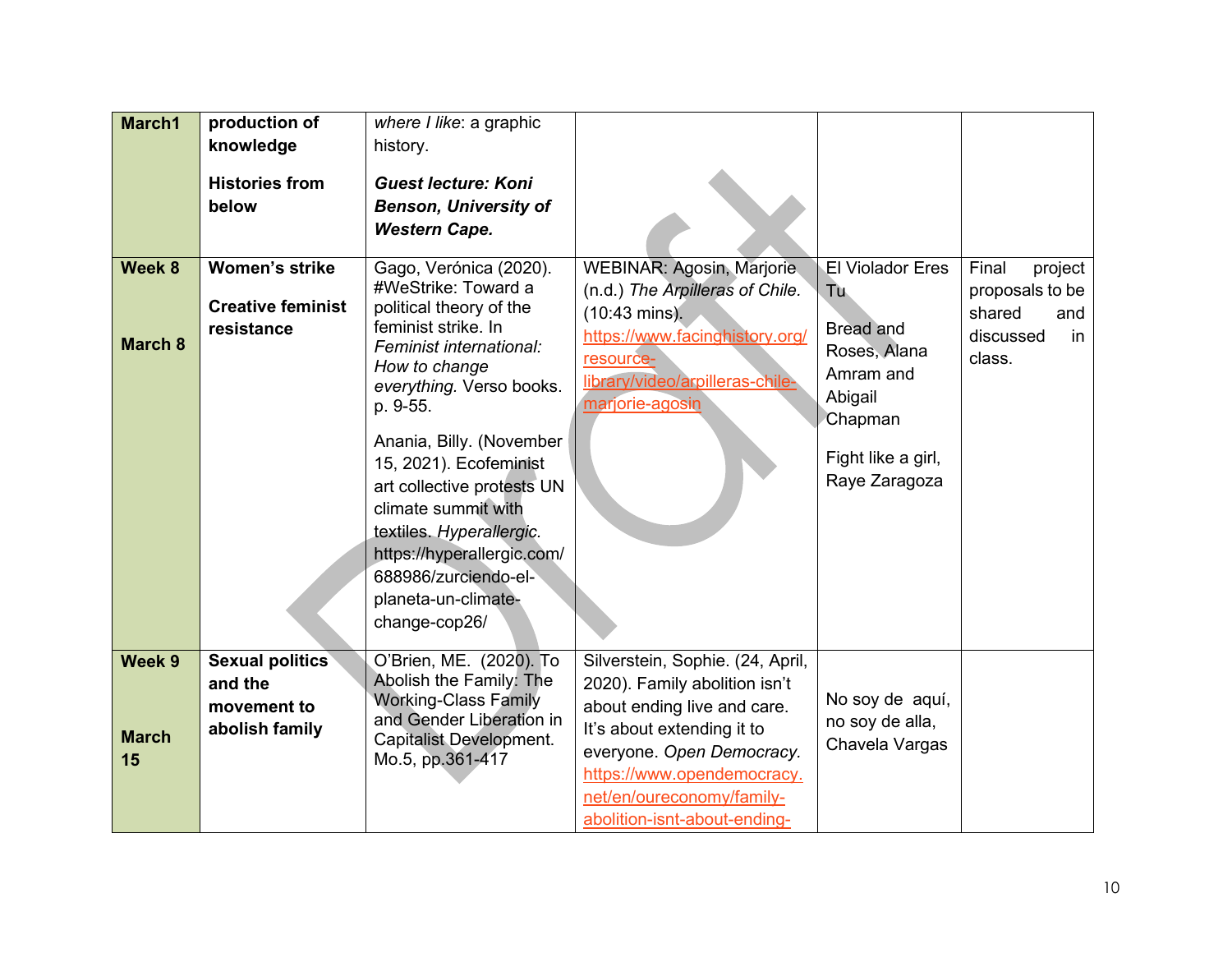|              |                 | https://endnotes.org.uk/fil    | love-and-care-its-about-           | No me toques             |
|--------------|-----------------|--------------------------------|------------------------------------|--------------------------|
|              |                 | e hosting/EN5_To_Aboli         | extending-it-to-everyone/          | mal, La                  |
|              |                 | sh the Family.pdf              |                                    | Muchacha                 |
|              |                 |                                | Booth, Hannah. (April, 2017).      |                          |
|              |                 |                                | The Kingdom of Women: The          | Nada, Lido               |
|              |                 |                                | society where a man is never       | Pimienta                 |
|              |                 |                                | the boss. The Guardian.            |                          |
|              |                 |                                | https://www.theguardian.com/       |                          |
|              |                 |                                | lifeandstyle/2017/apr/01/the-      |                          |
|              |                 |                                | kingdom-of-women-the-              |                          |
|              |                 |                                | tibetan-tribe-where-a-man-is-      |                          |
|              |                 |                                | never-the-boss                     |                          |
|              |                 |                                | <b>ORGANIZING:</b>                 |                          |
|              |                 |                                |                                    |                          |
|              |                 |                                | The Global Network of Sex          |                          |
|              |                 |                                | <b>Work Projects:</b>              |                          |
|              |                 |                                | https://www.nswp.org               |                          |
|              |                 |                                |                                    |                          |
| Week 10      | The environment |                                |                                    |                          |
|              | climate justice | Di Chiro, Giovanna.            | Santos Ocasio, Nathalia and        | Who will Save            |
|              |                 | (2008). Living                 | Mullings,<br>Beverly.<br>(2021).   | our Water,               |
| <b>March</b> |                 | environmentalisms:             | Social<br>Sociability<br>and       | Kinnie Star              |
| 22           |                 | coalition politics, social     | Reproduction in Times of           |                          |
|              |                 | reproduction and               | Disaster: Exploring the role of    | Melt, Kelly Lee<br>Owens |
|              |                 | environmental justice.         | Expressive Urban Cultural          |                          |
|              |                 | <b>Environmental Politics.</b> | Practices in Haiti and Puerto      |                          |
|              |                 | Vol 17, no 2. 276-298          | Rico. In (Peake et al. Eds ) A     |                          |
|              |                 |                                | Feminist Urban Theory of Our       |                          |
|              |                 | Malik, Laila. (October 3,      | Rethinking<br>Time:<br>Social      |                          |
|              |                 | 2019). We need an anti-        | Reproduction and the Urban.        |                          |
|              |                 | colonial, intersectional       | Antipode<br><b>Book</b><br>Series. |                          |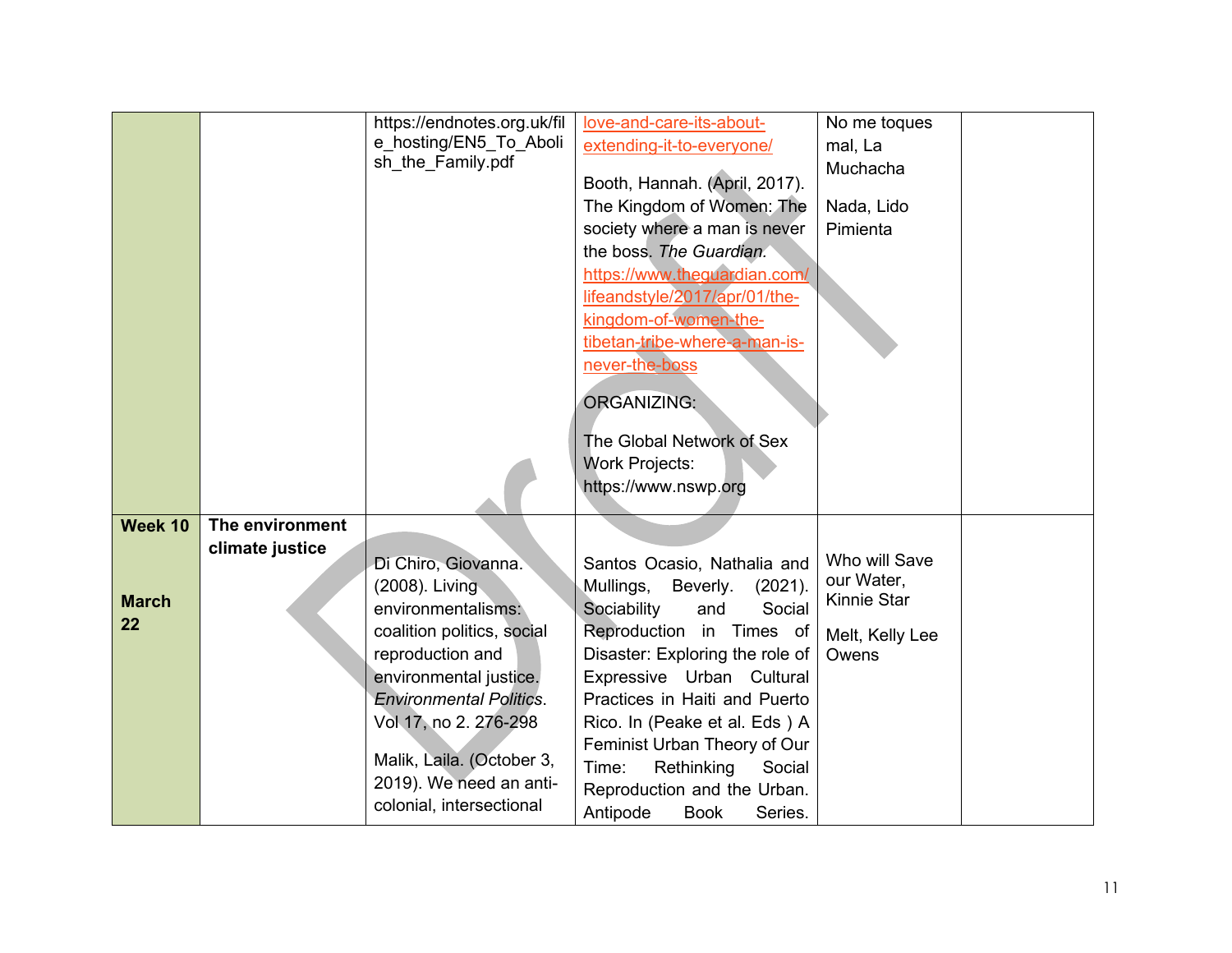|                               |                                                                                                                                                                                                                              | feminist climate justice<br>movement.<br>https://www.awid.org/ne<br>ws-and-analysis/we-<br>need-anti-colonial-<br>intersectional-feminist-<br>climate-justice-<br>movement | Newark: John Wiley & Sons<br>Inc. pp. 42-65<br><b>ORGANIZING</b><br>Madre: Indigenous Women<br>for Climate Justice:<br>https://www.madre.org/northd<br>akota |                       |
|-------------------------------|------------------------------------------------------------------------------------------------------------------------------------------------------------------------------------------------------------------------------|----------------------------------------------------------------------------------------------------------------------------------------------------------------------------|--------------------------------------------------------------------------------------------------------------------------------------------------------------|-----------------------|
| Week 11<br><b>March</b><br>29 | We will choose a<br>topic together. We<br>may select from<br>the list below or<br>choose another<br>topic that is of<br>interest to<br>everyone. We may<br>also deepen our<br>knowledge of a<br>previously covered<br>topic. | <b>TBC</b>                                                                                                                                                                 |                                                                                                                                                              | Study journals<br>due |
| Week12<br><b>April 5</b>      | <b>Final project</b><br>presentations                                                                                                                                                                                        |                                                                                                                                                                            |                                                                                                                                                              |                       |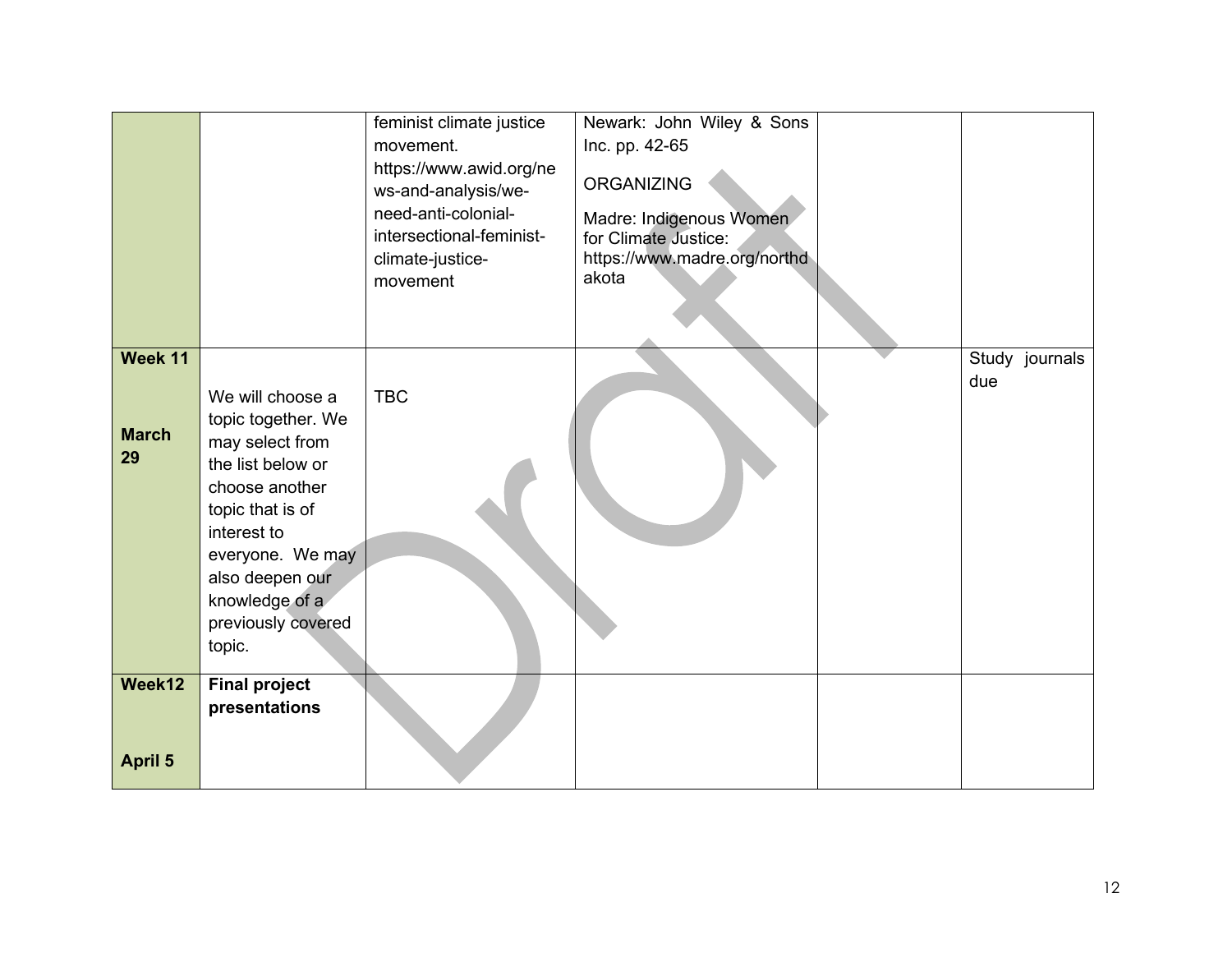### **Additional topics and material**

#### **Migration and systemic racism**

Bhakt, Natasha. (2015). In your face: piercing the veil of ignorance about Niqab-wearing women. Social and Legal Studies, vol 24, no.3, p. 419-442.

Wadehra, Rishika. (2021). Canada's immigration system is failing migrant care workers. (5 min read)[.https://monitormag.ca/articles/canadas-immigration-system-is-failing-migrant-care-workers](https://monitormag.ca/articles/canadas-immigration-system-is-failing-migrant-care-workers)

VIDEO: Migrant Worker Alliance for Change. (2021). Behind Closed Doors: Exposing Migrant Care Worker Exploitation During COVID-19. (4:07 mins). https://www.youtube.com/watch?v=xHVfJeFT2oU

Maynard, Robyn and Ho, Sophie LePhat. (2009). Accommodate this!: A feminist and anti-racist response to the "reasonable accommodation" hearings in Quebec. Canadian woman studies, Vol.27 (2/3), p.2

#### **Feminist resistance and organizing**

Shavisi,Arianne. (2018). Beyond Orientalism: Exploring the distinctive feminism of democratic confederalism in Rojava. *Geopolitics,*  Vol 26, no.4, p. 998-1022.

Portoti, Mary. (2017). "Feeding the Revolution:" The Black Panther Party, Hunger and Community Survival. Journal of African American studies. New Brunswick, N.J, Vol.21 (1), p.85-110

Naves, Flávia and Fontoura, Yuna. (2021). Feminist resistance [building in the Brazilian agroecology movement: A gender decoloniality](https://ocul-crl.primo.exlibrisgroup.com/discovery/fulldisplay?docid=cdi_crossref_primary_10_1111_gwao_12767&context=PC&vid=01OCUL_CRL:CRL_DEFAULT&lang=en&search_scope=MyInst_and_CI&adaptor=Primo%20Central&tab=Everything&query=any%2Ccontains%2Cfeminist%20organizing%20resistance&mode=basic)  [study.](https://ocul-crl.primo.exlibrisgroup.com/discovery/fulldisplay?docid=cdi_crossref_primary_10_1111_gwao_12767&context=PC&vid=01OCUL_CRL:CRL_DEFAULT&lang=en&search_scope=MyInst_and_CI&adaptor=Primo%20Central&tab=Everything&query=any%2Ccontains%2Cfeminist%20organizing%20resistance&mode=basic) *Gender, work, and organization.*

Marcos, Sylvia (2014). The Zapatista Women's Revolutionary Law as it is lived today. *Open Democracy. <https://www.opendemocracy.net/en/zapatista-womens-revolutionary-law-as-it-is-lived-today/>*

Diaz, Jaclyn. (October 15, 2021). How #NiUnaMenos grew from the streets of Argentina into a regional women's movement. [https://www.npr.org/2021/10/15/1043908435/how-niunamenos-grew-from-the-streets-of-argentina-into-a-regional-womens](https://www.npr.org/2021/10/15/1043908435/how-niunamenos-grew-from-the-streets-of-argentina-into-a-regional-womens-movement)[movement](https://www.npr.org/2021/10/15/1043908435/how-niunamenos-grew-from-the-streets-of-argentina-into-a-regional-womens-movement)

### **Feminist art**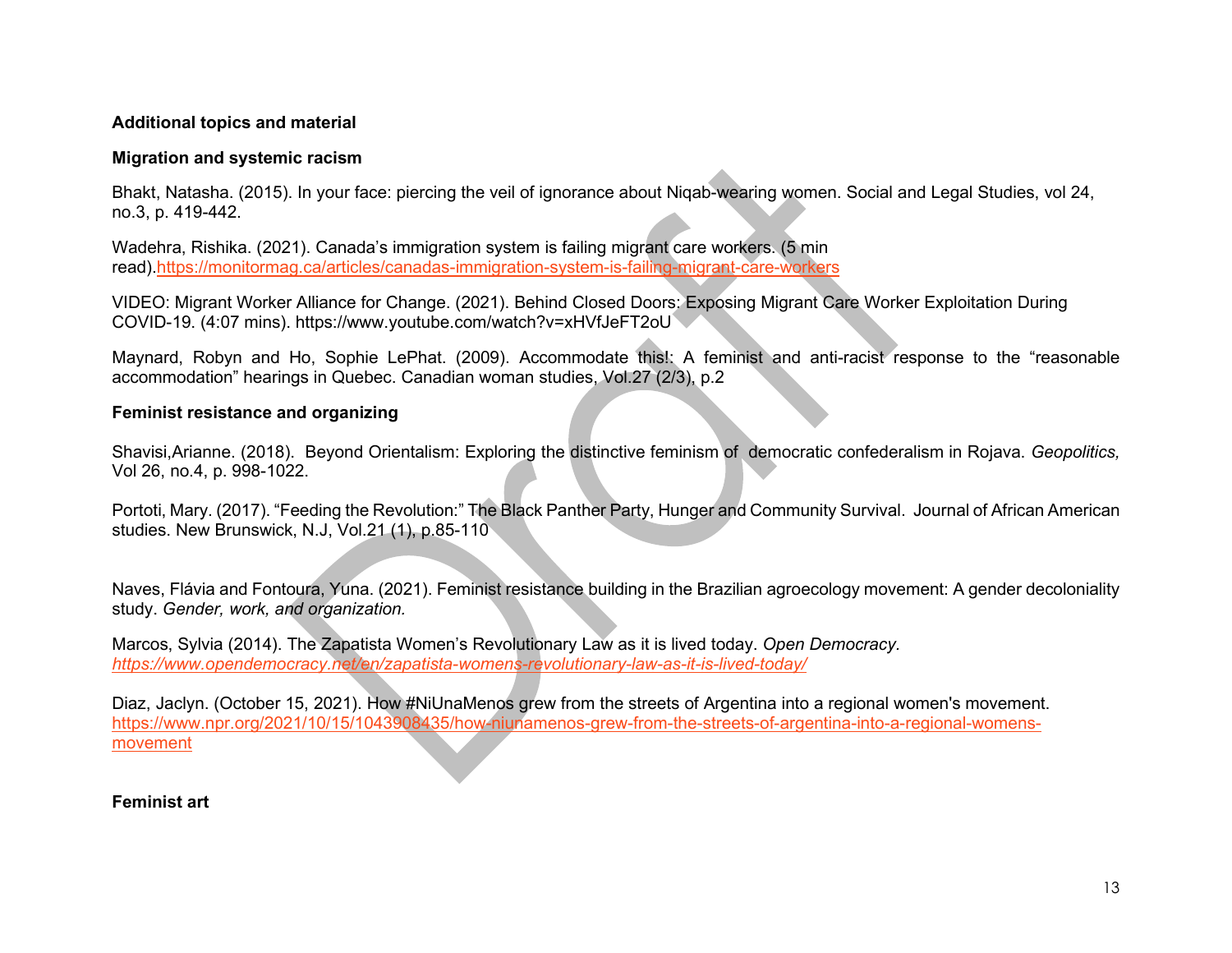Plaster, Joe. (2019). Black queer performance in Baltimore's Cathedral of books.

SFJazz (2020). Jazz and social justice: a playlist by Angela Davis.

<https://www.sfjazz.org/onthecorner/jazz--social-justice-a-playlist-by-angela-davis/>

Sakawat Hossein, Rokeya. (1905). Sultana's dream. *The Indian Ladies' Magazine*, Madras, 1905

<https://digital.library.upenn.edu/women/sultana/dream/dream.html>

Raymore, Sheldon. Considering two-spiritedness. (Performance and Video discussion).<https://apexart.org/hawleyperform.php>

### **COURSE POLICIES**

### **Submission of written assignments and late penalties**

Assignments must be submitted via Brightspace prior to the beginning of class on the indicated due dates. Assignments submitted after class will be considered late. Late assignments will be subject to a reduction of the overall mark at the rate of 10% for each calendar day past the due date, unless accompanied by adequate written documentation for a legitimate reason. Assignment extensions will be considered for documented illnesses or family emergencies. Late penalties will be enforced to ensure fairness in grading.

Assignments will not be accepted more than a week past the due date (after the beginning of the following class). Uploading will be programmed accordingly.

Students are asked to retain copies of their assignments in the event of loss.

### **Communications**

Students should use their Carleton email account for all course-related correspondence, placing "GEOG 3209" in the subject heading. Please note that I may not respond to emails over the weekend. Email is an acceptable medium for simple inquiries, but not complex questions. If your question cannot be answered in a sentence or two, please speak to be during office hours or schedule a meeting.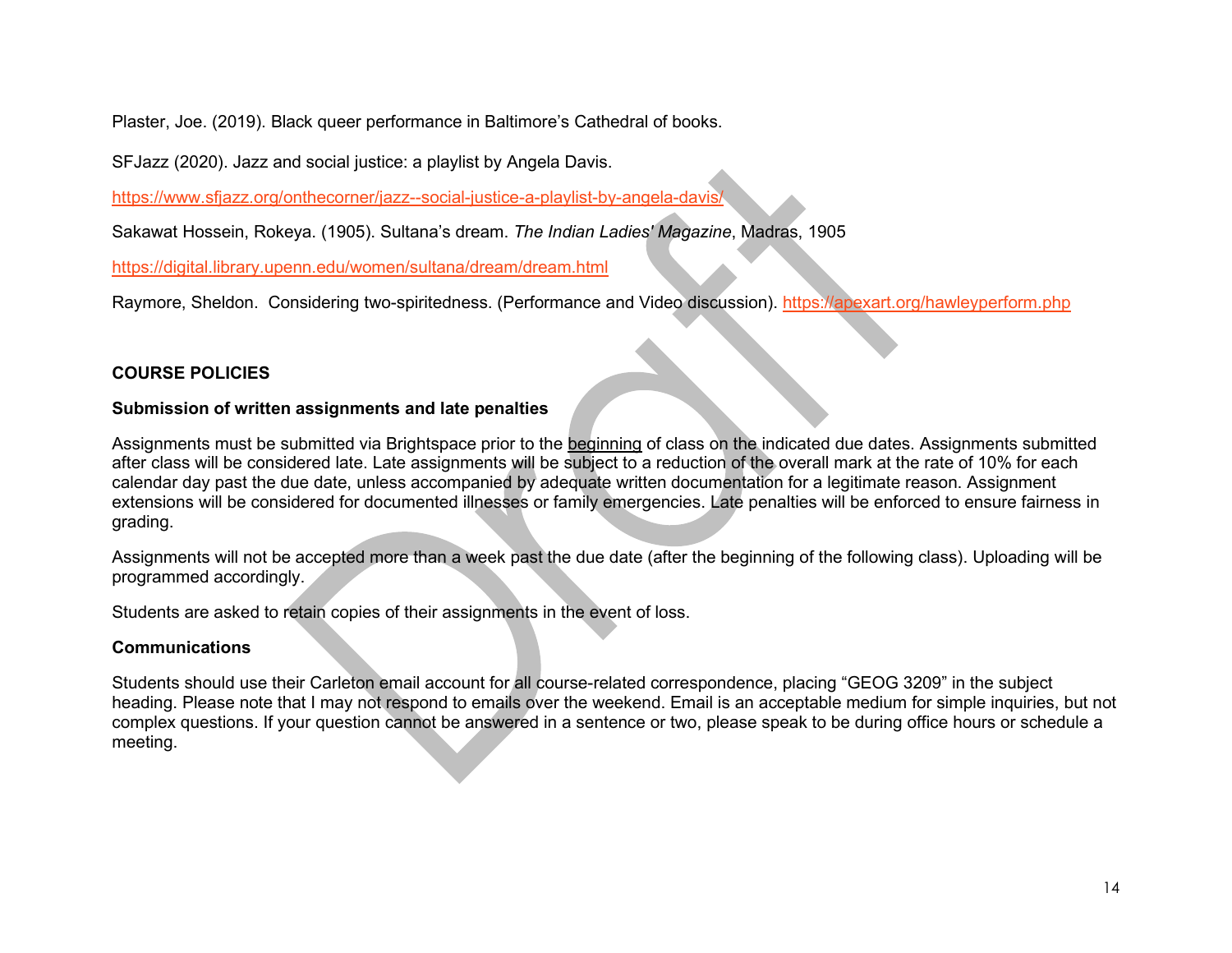#### **Grades**

In accordance with the Carleton University Calendar, the letter grades assigned in this course will have the following percentage equivalents:

| $A+ = 90-100$ | $B+ = 77-79$  | $C + 57-69$   | $D+ = 56-59$  | $F =$ Below 50 |
|---------------|---------------|---------------|---------------|----------------|
| $A = 85-89$   | $B = 73 - 76$ | $C = 63-66$   | $D = 53 - 56$ |                |
| $A = 80-84$   | $B = 70-72$   | $C - 60 - 62$ | $D - 50-52$   |                |

To be considered in good standing, students must receive a grade of D- . Standing in a course is determined by the course instructor subject to the approval of the Faculty Dean. This means that grades submitted by the instructor may be subject to revision. No grades are final until they have been approved by the Dean.

#### **Drop date**

Please consult the Carleton University Calendar for the last day in the term to withdraw from a course with full fee adjustment at: <https://calendar.carleton.ca/academicyear/>

### **COVID 19 PROTOCOL**

All members of the Carleton community are required to follow COVID-19 prevention measures and all mandatory public health requirements (e.g. wearing a mask, physical distancing, hand hygiene, respiratory and cough etiquette) and [mandatory self](https://carleton.ca/covid19/screening/)[screening](https://carleton.ca/covid19/screening/) prior to coming to campus daily.

If you feel ill or exhibit COVID-19 symptoms while on campus or in class, please leave campus immediately, self-isolate, and complete the mandatory [symptom reporting tool.](https://carleton.ca/covid19/covid-19-symptom-reporting/) For purposes of contact tracing, attendance will be taken in all classes and labs. Participants can check in using posted QR codes through the cuScreen platform where provided. Students who do not have a smartphone will be required to complete a paper process as indicated on the [COVID-19 website.](http://carleton.ca/covid19)

All members of the Carleton community are required to follow guidelines regarding safe movement and seating on campus (e.g. directional arrows, designated entrances and exits, designated seats that maintain physical distancing). In order to avoid congestion, allow all previous occupants to fully vacate a classroom before entering. No food or drinks are permitted in any classrooms or labs. For the most recent information about Carleton's COVID-19 response and required measures, please see the [University's COVID-19](https://carleton.ca/covid19/)  [webpage](https://carleton.ca/covid19/) and review the [Frequently Asked Questions \(FAQs\).](https://carleton.ca/covid19/faq/) Should you have additional questions after reviewing, please contact [covidinfo@carleton.ca](mailto:covidinfo@carleton.ca)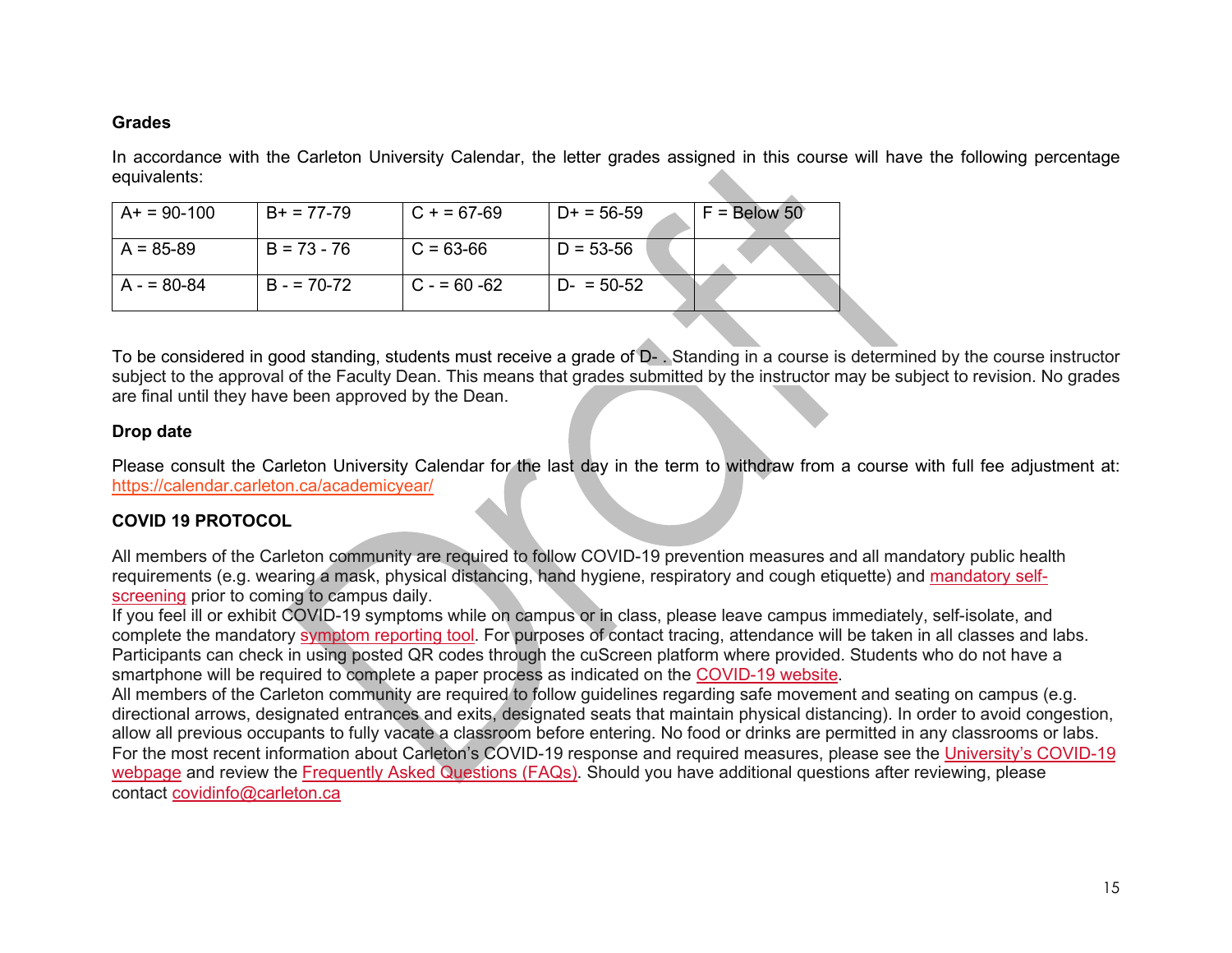Please note that failure to comply with University policies and mandatory public health requirements, and endangering the safety of others are considered misconduct under the [Student Rights and Responsibilities Policy.](https://carleton.ca/studentaffairs/student-rights-and-responsibilities/) Failure to comply with Carleton's COVID-19 procedures may lead to supplementary action involving Campus Safety and/or Student Affairs.

#### **INSTRUCTIONAL AND CONDUCT OFFENCES**

Carleton University has clear and firm policies regarding instructional and conduct offences. Instructional offences include among other activities cheating, contravening examination regulations, plagiarism (see details below) and submitting similar work in two or more courses without prior permission. Further information about University regulations which define and regulate these offences can be found at:

#### **https://carleton.ca/registrar/academic-integrity/**

#### **Plagiarism**

The University Academic Integrity Policy defines plagiarism as "*presenting, whether intentionally or not, the ideas, expression of ideas or work of others as one's own."* This includes reproducing or paraphrasing portions of someone else's published or unpublished material, regardless of the source, and presenting these as one's own without proper citation or reference to the original source. Examples of sources from which the ideas, expressions of ideas or works of others may be drawn from include but are not limited to: books, articles, papers, literary compositions and phrases, performance compositions, chemical compounds, artworks, laboratory reports, research results, calculations and the results of calculations, diagrams, constructions, computer reports, computer code/software, material on the internet and/or conversations.

Examples of plagiarism include, but are not limited to:

- any submission prepared in whole or in part, by someone else;
- using ideas or direct, verbatim quotations, paraphrased material, algorithms, formulae, scientific or mathematical concepts, or ideas without appropriate acknowledgment in any academic assignment;
- using another's data or research findings without appropriate acknowledgement;
- submitting a computer program developed in whole or in part by someone else, with or without modifications, as one's own; and
- failing to acknowledge sources through the use of proper citations when using another's work and/or failing to use quotations marks.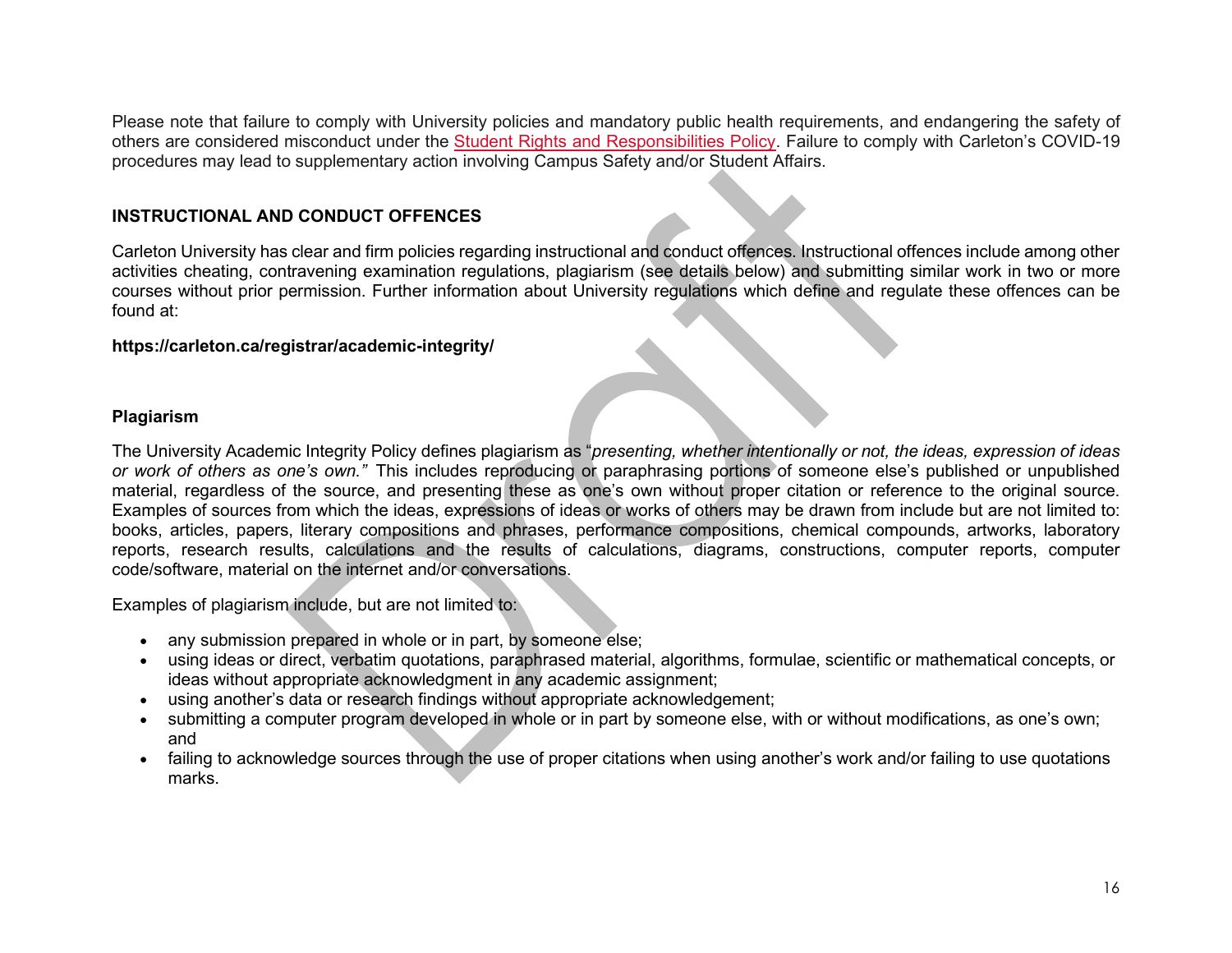Plagiarism is a serious offence that cannot be resolved directly by the course's instructor. The Associate Dean of the Faculty conducts a rigorous investigation, including an interview with the student, when an instructor suspects a piece of work has been plagiarized. Penalties are not trivial. They can include a final grade of "F" for the course**.**

### **Netiquette**

All students are expected to adhere to Carleton University's Expectations of Student Behaviour Online while participating in Brightspace discussion boards. For more details see:

<https://carleton.ca/online/online-learning-resources/netiquette/>

If you have any questions or concerns about [online conduct,](https://carleton.ca/studentaffairs/online-conduct/) please contact the Manager of Student Conduct and Harm Reduction, Dillon Brady, at [DillonBrady@cunet.carleton.ca.](mailto:DillonBrady@cunet.carleton.ca)

#### **Resources**

- <https://carleton.ca/online/online-learning-resources/online-discussion-tips/>
- If you are in need of mental health and well-being supports, please visit [Carleton's wellness page.](https://carleton.ca/wellness/)
- If you need advice on dealing with a crisis, please visit the [Student Affairs website.](https://carleton.ca/studentaffairs/care-report/coping-with-crisis/)

### **COPYRIGHT OF COURSE CONTENT**

Classroom teaching and learning activities, including lectures, discussions, presentations, etc., by both instructors and students, are copyright protected and remain the intellectual property of their respective author(s).All course materials, including PowerPoint presentations, outlines, and other materials, are also protected by copyright and remain the intellectual property of their respective author(s).

Students registered in the course may take notes and make copies of course materials for their own educational use only. Students are not permitted to reproduce or distribute lecture notes and course materials publicly for commercial or non-commercial purposes without express written consent from the copyright holder(s)."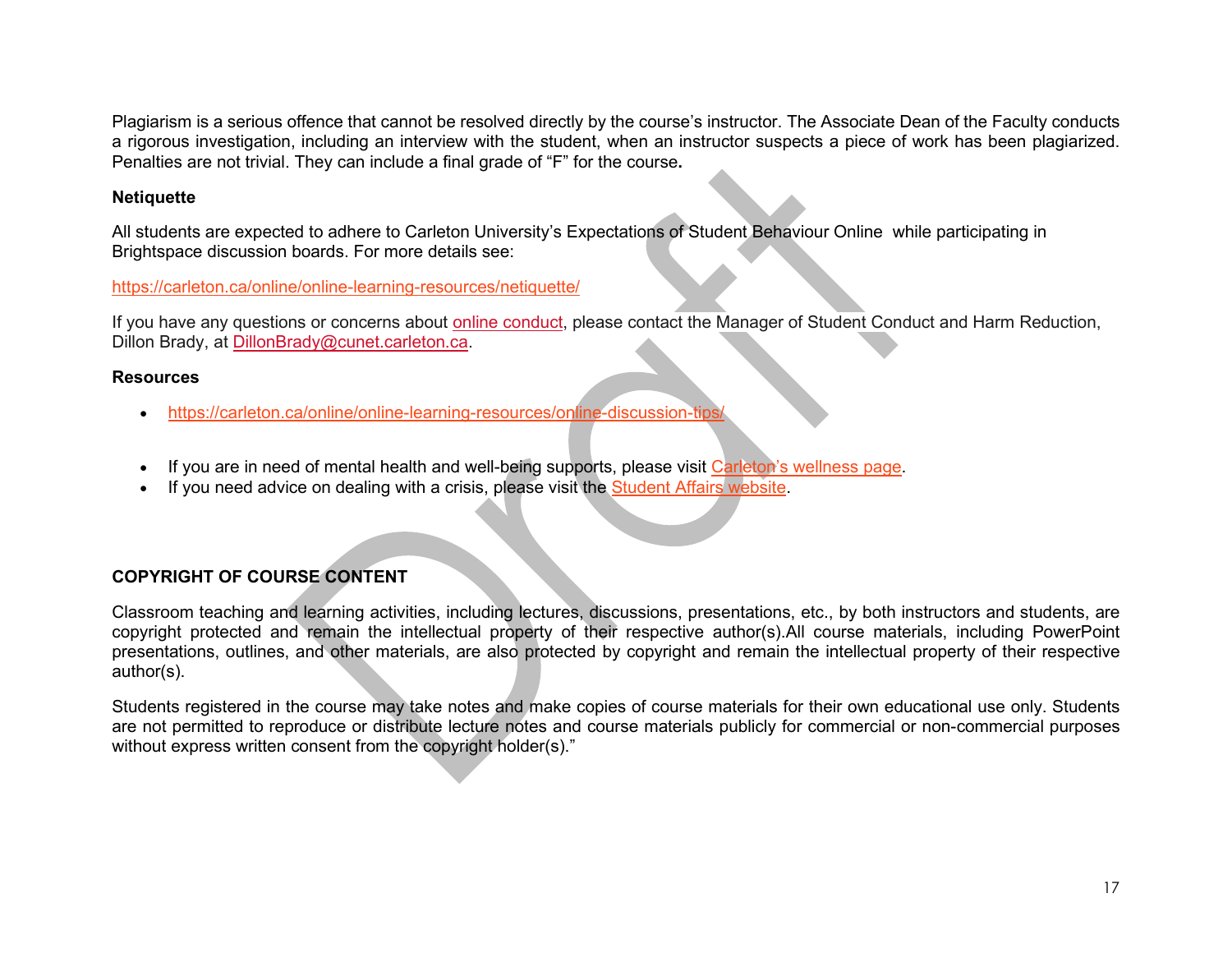#### **ACADEMIC ACCOMODATIONS**

You may need special arrangements to meet your academic obligations during the term. For an accommodation request, the processes are as follows:

#### **Pregnancy obligation**

Please contact your instructor with any requests for academic accommodation during the first two weeks of class, or as soon as possible after the need for accommodation is known to exist. For more details, please review the [Student Guide to Academic](https://carleton.ca/equity/wp-content/uploads/Student-Guide-to-Academic-Accommodation.pdf)  [Accomdoation \(PDF, 2.1 MB\)](https://carleton.ca/equity/wp-content/uploads/Student-Guide-to-Academic-Accommodation.pdf)

#### **Religious obligation**

Please contact your instructor with any requests for academic accommodation during the first two weeks of class, or as soon as possible after the need for accommodation is known to exist. For more details, please review the [Student Guide to Academic](https://carleton.ca/equity/wp-content/uploads/Student-Guide-to-Academic-Accommodation.pdf)  [Accomdoation \(PDF, 2.1 MB\)](https://carleton.ca/equity/wp-content/uploads/Student-Guide-to-Academic-Accommodation.pdf)

#### **Academic Accommodations for Students with Disabilities**

If you have a documented disability requiring academic accommodations in this course, please contact the Paul Menton Centre for Students with Disabilities (PMC) at 613-520-6608 or [pmc@carleton.ca](mailto:pmc@carleton.ca) for a formal evaluation or contact your PMC coordinator to send your instructor your Letter of Accommodation at the beginning of the term. You must also contact the PMC no later than two weeks before the first in-class scheduled test or exam requiring accommodation (if applicable). After requesting accommodation from PMC, meet with your instructor as soon as possible to ensure accommodation arrangements are made. For more details, visit the [Paul](http://carleton.ca/pmc)  [Menton Centre website.](http://carleton.ca/pmc)

#### **Survivors of sexual violence**

As a community, Carleton University is committed to maintaining a positive learning, working and living environment where sexual violence will not be tolerated, and where survivors are supported through academic accommodations as per Carleton's Sexual Violence Policy. For more information about the services available at the university and to obtain information about sexual violence and/or support, visit the [Equity and Inclusive Communities website.](https://carleton.ca/equity/focus/sexual-violence-prevention-survivor-support/)

#### **Accommodation for student activities**

Carleton University recognizes the substantial benefits, both to the individual student and for the university, that result from a student participating in activities beyond the classroom experience. Reasonable accommodation must be provided to students who compete or perform at the national or international level. Please contact your instructor with any requests for academic accommodation during